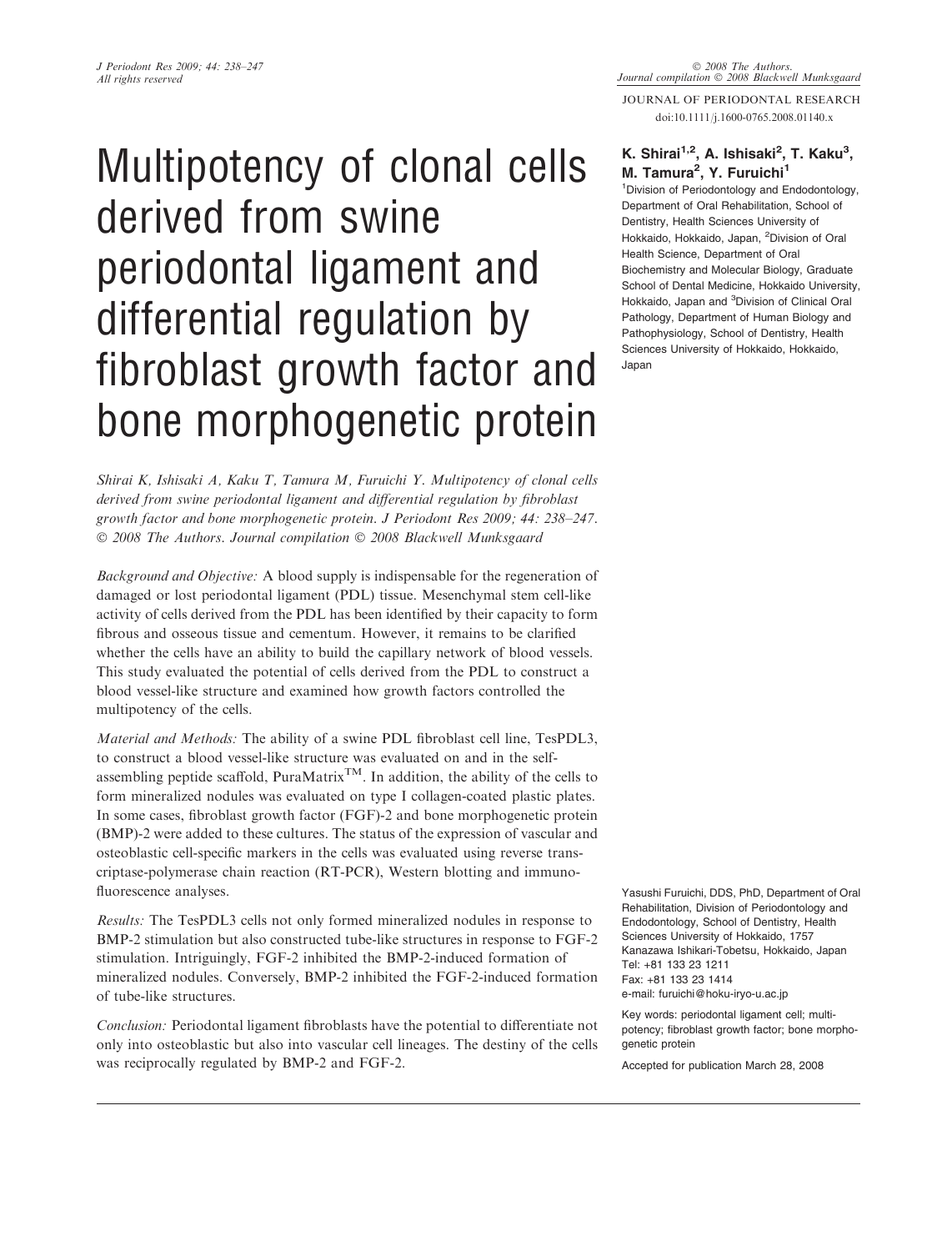The periodontal ligament (PDL) is a fibrous connective tissue located between the tooth root and alveolar bone. The PDL contains heterogeneous types of cells including PDL fibroblasts, cementoblasts, osteoblasts, epithelial cells (rests of Malassez), vascular endothelial cells (ECs), smooth muscle cells (SMCs) and certain types of nerve cells (1). In response to oral pathological and physiological environmental alterations such as periodontitis, wounding and tooth movement by orthodontic treatment, PDL cells have the capacity to reconstruct the periodontal structure. For tissue reconstruction, it is necessary that multipotent progenitor cells or putative stem cells are present in the PDL. The paravascular zones in the adult PDL contain the progenitors for the fibroblastic lineages and mineralized tissue-forming cell lineages, i.e. the osteoblastic and cementoblastic lineages (2). Recently, several studies have indicated that PDL fibroblastic cells have biological characteristics in common with bone marrow mesenchymal cells, suggesting that the mineralized tissue-forming cell and fibroblastic lineages may originate from a common early progenitor cell  $(3-6)$ . Seo et al.  $(2004)$  also demonstrated that the PDL cells showed cementoblastic/osteoblastic and adipogenic differentiation in vitro and had the potential to generate cementum/ PDL-like tissue in vivo, suggesting that multipotent stem cells are present in the PDL (7). In contrast, it has been shown that bone marrow mesenchymal cells have the ability to give rise to both osteoblasts and SMCs (8). Thus, it seems reasonable to suppose that both osteoblasts and SMCs may develop from the same progenitor, and that multipotent stem cells in the PDL may differentiate not only into cementoblasts/osteoblasts but also into SMCs.

A blood supply is indispensable for the regeneration of damaged or lost PDL tissue (9). An understanding of how PDL tissue recruits the precursors of vascular cells and how the precursors differentiate into vascular cells is necessary for the establishment of a practical strategy for regenerative therapy for the damaged or lost PDL. However, it remains to be elucidated whether the multipotent cells in PDL have an ability to build the capillary network of blood vessels. The inner wall of the blood vessel is constructed from two types of cells, ECs and SMCs. Recently, it has been identified that multipotent flk-1 positive embryonic stem cells (ESCs), pulmonary valve progenitor cells and 'side population' progenitor cells from arteries give rise to ECs and SMCs (10). In addition, transdifferentiation of ECs to SMCs and that of SMCs to ECs has been reported recently (11,12). Thus, both ECs and SMCs develop from the same progenitor.

These general views on a progenitor of osteoblasts, ECs and SMCs lead to the hypothesis that multipotent cells in the PDL may give rise to a vascular cell lineage other than osteoblastic/cementoblastic cell lineages. We have previously shown that the TesPDL3 cell line derived from swine PDL tissue shows fibroblastic morphology and expresses procollagen a(I), osteopontin, periostin and alkaline phosphatase (ALP) mRNA; these genes are expressed in PDL tissue (13). Intriguingly, the cell line has the ability to express EC-specific marker CD31, vascular endothelial (VE)-cadherin, von Willebrand factor (vWF) and osteoblast-specific marker osteocalcin (OCN), and to form extracellular mineralized nodules. Thus, our data indicated that Tes-PDL3 cells had unique properties in expressing several phenotypes of fibroblasts, vascular endothelial cells and osteoblasts in the cultures. Recently, Takahashi and Yamanaka reported the induction of pluripotent stem cells from mouse embryonic or adult dermal fibroblasts by introducing four transcription factors: Oct3/4, Sox2, c-Myc and Klf4 (14). These cells exhibited the morphology and growth properties of ESCs and expressed ESC marker genes. Subcutaneous transplantation of the cells into nude mice resulted in tumors containing a variety of tissues from all three germ layers. These data demonstrate that pluripotent stem cells can be directly generated from adult dermal fibroblast cultures by addition of only a few defined factors. From these results, it seems reasonable to suppose that fibroblastic

lineages may have the plasticity to differentiate into various cell lineages. However, it remains to be clarified whether the fibroblastic lineage in PDL tissue has the same plasticity. The purpose of the present study was to evaluate whether the cells derived from PDL have the ability to build a capillary network of blood vessels as ECs, and how the expressions of osteoblast and endothelial properties are affected by various stimulants such as growth factors identified in PDL.

#### Material and methods

#### Cell culture

Periodontal ligament fibroblasts from TesPDL3 and TesPDL4 Clawn miniature swine were isolated and established as cell lines as described previously (13). The TesPDL3 and TesPDL4 cells were cultured on cell culture plates coated with type I collagen (Sumilon Celltight multi-well plate; Sumitomo Bakelite Co., Tokyo, Japan) with F-12 Ham's medium (Sigma, St Louis, MO, USA) supplemented with 10% fetal bovine serum (FBS; Moregate Biotech, Bulimba, Australia), with 1 or 20 ng/mL fibroblast growth factor (FGF)-2 (R&D Systems Inc., Minneapolis, MN, USA), with or without 50 ng/mL bone morphogenetic protein (BMP)-2 (Astellas, Tokyo, Japan), with or without 5  $\mu$ M SU5402 (Calbiochem, Darmstadt, Germany), and with 2 mM  $L$ -glutamine and 200  $\mu$ g/mL kanamycin in a humidified atmosphere of 5% CO<sub>2</sub> and  $95\%$  air at  $37^{\circ}$ C.

For two-dimensional cell culture on the PuraMatrix<sup> $TM$ </sup> self-assembling peptide scaffold (15; 3-D Matrix Japan, Ltd, Tokyo, Japan),  $30 \mu L$  of the  $1\%$ peptide scaffold solution was dispensed into each well of a 96-well culture plate after supersonic treatment. Exposure of the peptide solution to the growth medium at pH 7.1, by dropping the growth medium gently onto the peptide scaffold, resulted in scaffold formation within 5 min. The TesPDL3 and TesPDL4 cells were subsequently seeded onto the scaffold at a cell density of  $8 \times 10^4$  cells per well with the growth medium.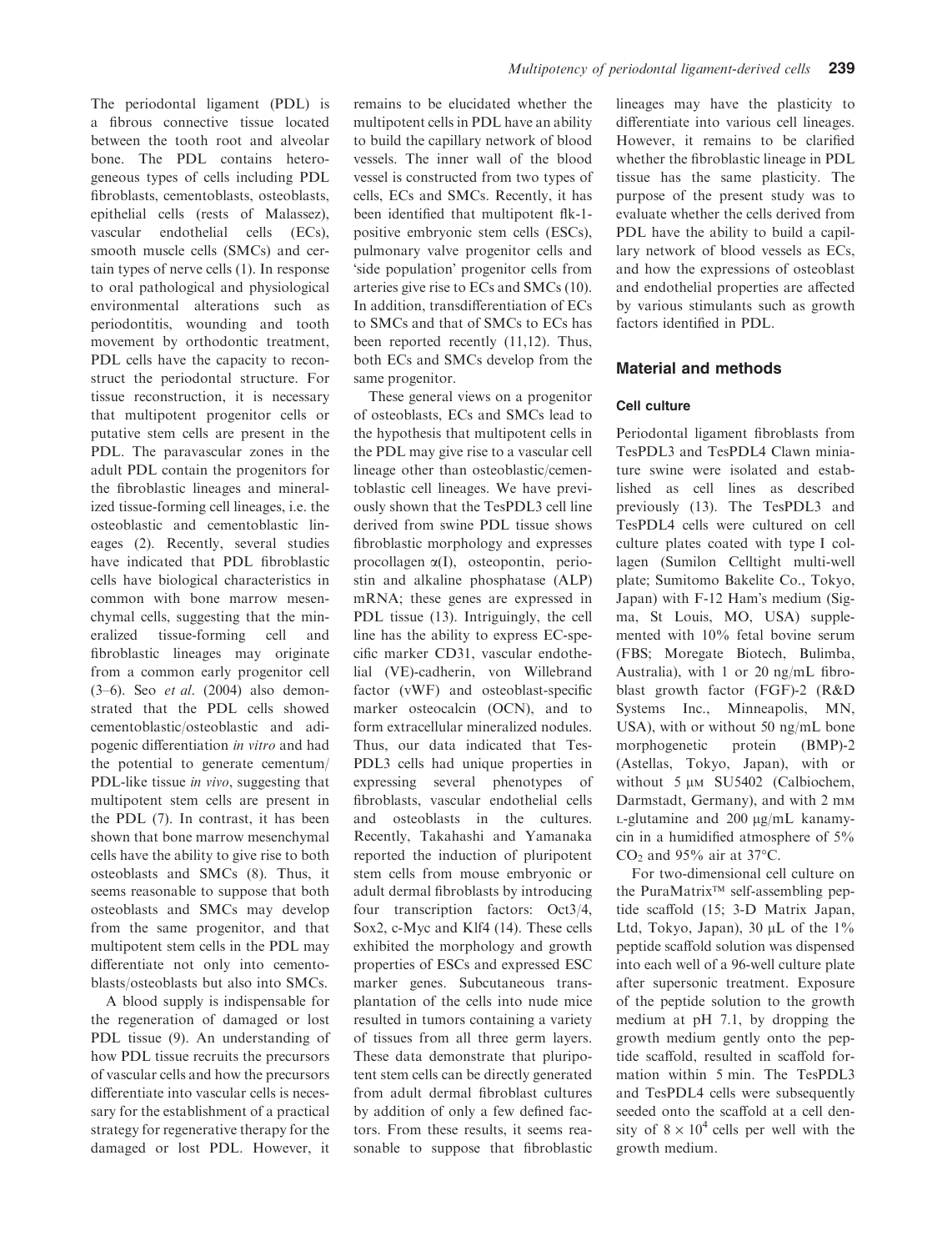For three-dimensional cell culture in the peptide scaffold (16), TesPDL3 cells were suspended in one volume of 10% sucrose solution (to maintain osmolarity) and mixed with four volumes of 22.5% sucrose solution and five volumes of 1% peptide scaffold solution, so that the final peptide concentration was 0.5%, and the final cell concentration was  $3 \times 10^6$  cells/mL. The cell–peptide suspension was subsequently loaded into a Millicell $^{\circledR}$  culture plate insert (Millipore Corp., Bedford, MA, USA; 10 mm inner diameter, 0.6 cm<sup>2</sup> membrane area, pore size  $= 0.4 \mu m$ ). The culture plate insert was immediately transferred into the well of 24-well plates and moistened with  $500 \mu L$  of the growth medium, in order to initiate peptide gel formation via a self-assembling process.

#### Immunocytochemistry

The TesPDL3 cells were subcultured into each well of poly-D-lysine-coated eight-chamber slides  $(1 \times 10^5 \text{ cells per})$ well; BD Biosciences, Bedford, MA, USA). In some cases, the surface of the eight-chamber slide was firstly coated with the PuraMatrix<sup> $TM$ </sup>, and the cells were seeded on it. The cells were fixed in 4% paraformaldehyde for 30 min or in acetone for 10 min, and permeabilized with 0.2% Triton X-100 in phosphate-buffered saline (PBS). After background inhibition in bovine serum albumin, cells were double-labeled with anti-vWF rabbit polyclonal antiserum (1:500; Dako, Carpinteria, CA, USA) and anti-calponin mouse monoclonal antibody (clone hCP; 1:500; Sigma) or anti-human osteopontin monoclonal antibody (1:750; Immuno-Biological Laboratories Co., Ltd, Gunma, Japan) at room temperature for 1 h. After washing off the primary antibodies with 0.2% Triton X-100 in PBS, the cells were incubated with Alexa Fluor 568-conjugated goat anti-rabbit immunoglobulin G (IgG) or Alexa Fluor<sup>®</sup> 488-conjugated rabbit antimouse IgG (1:200; Molecular Probes, Leiden, The Netherlands) for 45 min at room temperature. The cells were washed three times with 0.2% Triton X-100 in PBS. The signals were

subsequently detected using a confocal laser scanning microscope (Nikon TE2000-E; Nikon Corp., Tokyo, Japan).

## Transfection of green fluorescent protein (GFP) and Smad7 expression vectors into cells

The TesPDL3 and TesPDL4 cells were transiently trasnsfected with GFPexpression vector  $pTrace^{TM}$ -CMV2 (Invitrogen, Grand Island, NY, USA) and TesPDL3 cells with Smad7 expression vector pcDNA-FLAG-Smad7 (17) using FuGENE HD (Roche Diagnostics, Indianapolis, IN, USA) in 24-well cell culture plates coated with type I collagen in accordance with the protocol provided by the manufacturer. Firstly, FuGENE HD  $(2 \mu L)$  diluted in 25  $\mu L$  of Opti-MEM<sup>®</sup> I medium (Invitrogen) was mixed with 1  $\mu$ g of purified pTracer<sup>TM</sup>-CMV2, pcDNA3 or pcDNA3-FLAG-Smad7. The DNA–FuGENE HD mixtures were vortex mixed and incubated for 15 min at room temperature. The cells were cultured for 48 h in a humidified atmosphere of  $5\%$  CO<sub>2</sub> and 95% air at  $37^{\circ}$ C and subsequently seeded on or in the peptide scaffold to form the capillary-like structure.

# Evaluation of the ability of cells to form a lumen in the capillary-like structure

A cell–peptide scaffold complex of the three-dimensional cell culture was rinsed with PBS and then embedded in a Tissue-Tek<sup>®</sup> OCT compound (Sakura Finetek Co. Ltd, Tokyo, Japan) and frozen. Specimens were prepared as 10-um-thick frozen sections using a microtome. The TesPDL3 cells in each specimen were subsequently fixed using acetone and observed under a lightfield microscope (Nikon Eclipse-E600; Nikon Corp.) following hematoxylin and eosin staining or under the confocal laser scanning microscope (Nikon TE2000-E; Nikon Corp.).

# Alizarin Red staining of mineralized extracellular matrix

The TesPDL3 cells were fixed with 4% paraformaldehyde in PBS (pH 7.2) at room temperature for 30 min. The monolayers were washed with distilled water three times and treated with 40 mM Alizarin Red solution for 30 min. They were washed again with distilled water at least three times. Alizarin Red was extracted from the monolayer by incubation of the monolayers in 10 mg/mL cetylpyridium chroride (CPC) buffer for 1 h. The dye was subsequently removed, and 150 µL aliquots were transferred to a 96-well plate prior to reading at 577 nm with a plate reader (Bio-Rad Laboratories, Boston, MA, USA).

# Measurement of alkaline phosphatase (ALP) activity in TesPDL cells

The TesPDL3 cells were lysed with 0.2% IGEPAL CA-630 (Sigma) in 10 mM Tris-HCl (pH 7.5), and centrifuged at  $4500 \text{ g}$  at  $4^{\circ}$ C for 10 min. The lysate was added with buffered substrate (5 mm phenylphosphate-2sodium, 2.5 mm 4-aminoantipyrine, 25 mM sodium carbonate and 20 mM sodium hydrogen carbonate). Total cellular ALP activity in the lysate was measured with p-nitrophenyl phosphate as the substrate. The amount of DNA in the lysate was measured with a DNA quantitative kit (Hokudo Co., Ltd, Tokyo, Japan) in accordance with the protocol provided by the manufacturer.

## Reverse transcriptase-polymerase chain reaction (RT-PCR) analysis

Total RNA was extracted from the TesPDL3 cells using Isogen (Nippongene Co., Toyama, Japan) according to the manufacturer's protocol. Complementary DNA (cDNA) was synthesized with Omniscript reverse transcriptase (Qiagen, Valencia, CA, USA) using  $(dT)_{15}$  primer  $(1 \mu M)$ . Subsequent amplification for the detection of TesPDL3 cell cDNAs was performed using the requisite number of cycles, under the following conditions:  $94^{\circ}$ C for 30 s, annealing temperature optimized for each primer pair for 30 s, and  $72^{\circ}$ C for 90 s. The primer sequences used for PCR amplification (Table 1) were designed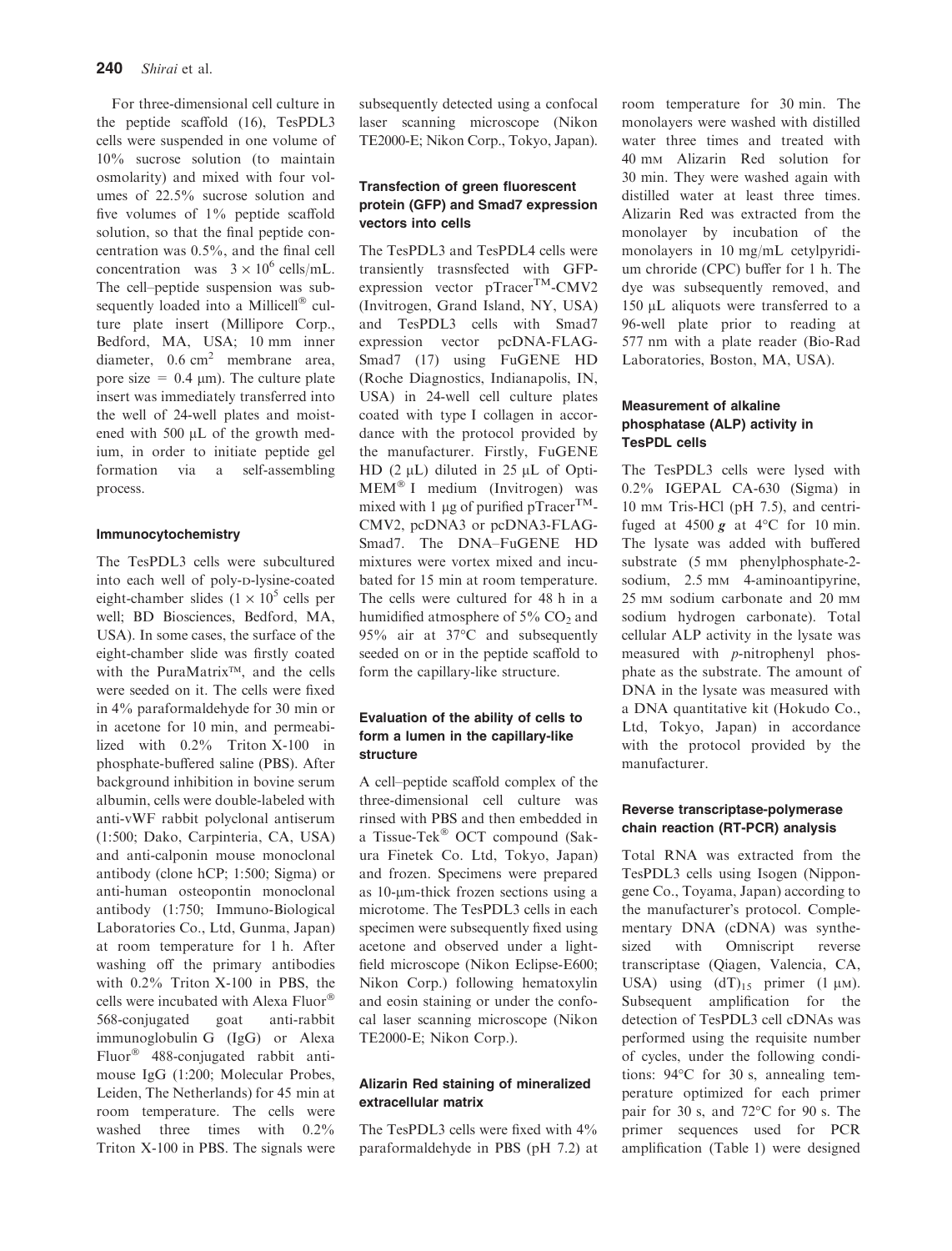Table 1. Primers used for RT-PCR

| Specificity       | Oligonucleotide sequence $(5'$ –3') | Annealing<br>temperature<br>$(^{\circ}C)$ | Predicted<br>size $(bp)$ |
|-------------------|-------------------------------------|-------------------------------------------|--------------------------|
| vWF               | GCTCTGGGTTCGTCAGAGTC                | 58                                        | 308                      |
|                   | CAGGCACCGTTATGGAGAAT                |                                           |                          |
| VE-cadherin       | <b>CGACTCATCCGACTCTGACA</b>         | 58                                        | 355                      |
|                   | <b>CCCAGACAGAACACCATCCT</b>         |                                           |                          |
| CD31              | GCAAGGTGGTCAAGAGAAGC                | 55                                        | 493                      |
|                   | GCCTGGGTGTCATTCAAAGT                |                                           |                          |
| Calponin          | GGCTGAGGTCAAGAACAAGC                | 55                                        | 202                      |
|                   | <b>CCAGTTCTGGGTGGACTCAT</b>         |                                           |                          |
| $\alpha$ SM actin | <b>ATCACCAATTGGGACGACAT</b>         | 55                                        | 164                      |
|                   | GGGACGTTGAAGGTCTCAAA                |                                           |                          |
| Smoothelin        | GAAGCCACAGGAACAAGAGC                | 55                                        | 435                      |
|                   | CTTAGCACGGATAGGGAACG                |                                           |                          |
| Osterix           | CAATGGGCTCCTGTCACCT                 | 60                                        | 161                      |
|                   | CACTGGGCAGACAGTCAGAA                |                                           |                          |
| Runx2             | GGTACCAGATGGGACTGTGG                | 58                                        | 315                      |
|                   | <b>ATGCGCCCTAAATCACTGAG</b>         |                                           |                          |
| $\beta$ -Actin    | <b>CGCACCACTGGCATTGTCAT</b>         | 55                                        | 518                      |
|                   | GCCGTGATCTCCTTCTGCAT                |                                           |                          |
|                   |                                     |                                           |                          |

Abbreviations: vWF, von Willebrand factor; VE-cadherin, vascular endothelial-cadherin; aSM actin, a-smooth muscle actin; and Runx2, Runt-related transcription factor 2.

using cDNA sequences of swine mRNA for vWF, vascular endothelialcadherin, CD31, calponin, a-smooth muscle actin, smoothelin, osterix, runtrelated transcription factor (Runx) 2, and  $\beta$ -actin. All of the primers were synthesized by Hokkaido System Science (Sapporo, Japan). Amplified products were separated by agarose gel electrophoresis and stained with ethidium bromide. The PCR experiments were performed using samples from at least three different cell preparations and the results were confirmed by triplicate PCR experiments from the same cell samples.

#### Western blotting

The TesPDL3 cells were lysed in 25 mM Tris-HCl (pH 6.5), 1% sodium dodecyl sulphate (SDS) and 5% glycerol, and boiled for 5 min. Equal amounts of protein from each cell lysate were separated on a 4–8% trisglycine SDS-polyacrylamide gel electrophoresis (PAGE) gel. The separated proteins were transferred onto PVDF membranes (Millipore Corp.) and blocked for 1 h at room temperature in 3% (w/v) skimmed milk. AntivWF rabbit polyclonal antiserum was added directly to the blocking solution (dilution of 1:1000) at  $4^{\circ}$ C overnight. Membranes were washed and incubated with a 1:1000 dilution of horseradish peroxidase-conjugated anti-rabbit IgG affinity-purified goat antibody (CHEMICON International Inc., Temecula, CA, USA) for 30 min at room temperature. Peroxidase activity on the membrane was visualized by means of the ECL Western blotting detection system (Amersham Biosiences Corp., Piscataway, NJ, USA) in accordance with the protocol provided by the manufacturer.

#### Statistical analysis

Statistical differences were evaluated with respect to Alizarin Red staining and ALP activity between the various culture conditions using analysis of variance (ANOVA) with Tukey's HSD tests.

#### **Results**

# TesPDL3 cells showed a unique property in simultaneously expressing several specific markers of osteoblasts, vascular ECs and SMCs

The TesPDL3 cells were found to express the vascular EC marker vWF (Fig. 1Aa,Ba), the SMC marker calponin (Fig. 1Ab) and the osteoblastic marker osteopontin (Fig. 1Bb). No fluorescence signal was detected from the TesPDL3 cells labeled with the second antibodies without the first antibodies against each cell-specific marker (data not shown). These cell-specific markers were expressed simultaneously in the TesPDL3 cells (Fig. 1Ad,Bd).



Fig. 1. The TesPDL3 cells were cultured on cell culture plates coated with type I collagen for 3 days and fluorescently labeled with antibodies for vWF (Aa,Ba; red), calponin (Ab; green) and osteopontin (Bb; green). The nuclei were counterstained with DAPI (Ac,Bc; blue). The images were merged (Ad,Bd). Signals were detected using a confocal laser scanning microscope. Magnification:  $\times$ 400 (A) and B  $\times$ 100 (B); Bar, 100  $\mu$ m.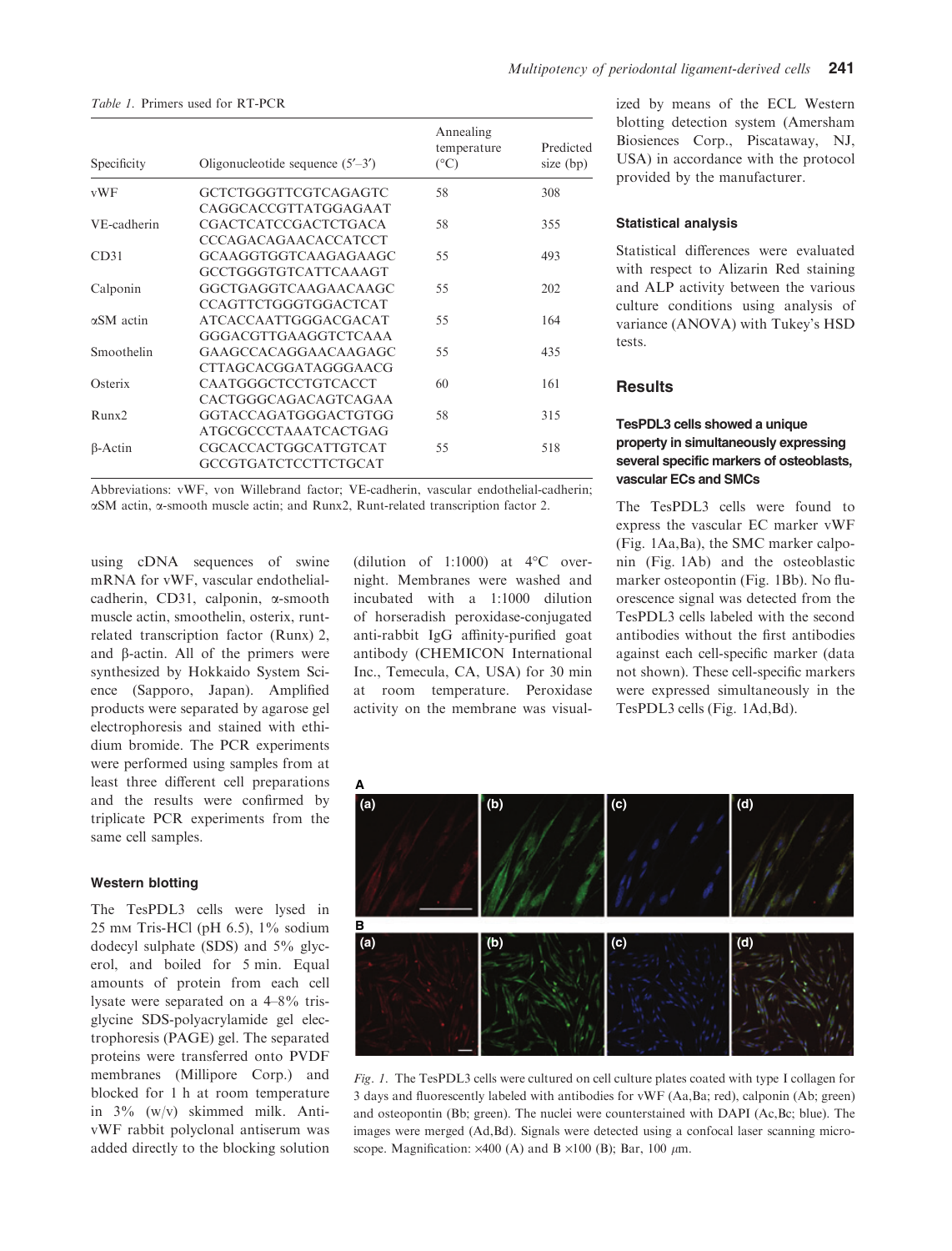#### TesPDL3 cells expressed an ability to construct tube-like networks on stimulation with FGF-2

The TesPDL3 cells have a fibroblastic spindle shape on type I collagencoated plastic culture dishes (data not shown). In contrast, TesPDL3 cells migrated actively, constructed many multicellular dense structures and formed networks with tube-like structures (Fig. 2Ba,Bb) on the peptide scaffold only with 20 ng/mL FGF-2 stimulation for 5 days (Fig. 2Aa,Ab). A specific inhibitor of the FGF receptor-1, SU5402 (5  $\mu$ M), suppressed the FGF-2-induced construction of multicellular dense structures and the formation of tube-like networks (Fig. 2Ca,Cb). The TesPDL4 cells did not share this ability of TesPDL3 cells (Fig. 2Da,Db,Ea,Eb).

#### Bone morphogenetic protein-2 inhibited the FGF-2-induced tube-like network formation by TesPDL3 cells

Bone morphogenetic protein-2 did not affect the FGF-2-induced construction of multicellular dense structures (Fig. 3Ba,Bb). However, it clearly inhibited the FGF-2-induced formation of tube-like networks (Fig. 3- Aa,Ab). Overexpression of Smad7, a specific inhibitor of BMP-induced signal transduction, clearly suppressed the BMP-2-induced inhibition of the tube-like structure formation (Fig. 3Ca,Cb).

# TesPDL3 cells showed an ability to construct tube-like structures on stimulation with FGF-2

The TesPDL3 cells fluorescently labeled by transfection of GFPexpression vector were embedded in the peptide scaffold and cultured with FGF-2 (20 ng/mL) for 7 days. Tubelike structures with a lumen (red arrows) were observed in the section stained with hematoxylin and eosin (Fig. 4A). Various sizes of lumen were observed in the multicellular dense structure under the confocal laser scanning microscope (Fig. 4B).

# Fibroblast growth factor-2 reduced BMP-2-induced mineralized nodule formation and Alizarin Red staining in TesPDL3 cells

Mineralized nodule formation was induced by BMP-2 (50 ng/mL) treatment (Fig. 5B) compared with the untreated control (Fig. 5A). Fibroblast growth factor-2 (20 ng/mL) reduced the BMP-2-induced nodule formation (Fig. 5C), while the addition of SU5402 suppressed the FGF-2-induced inhibition of the nodule formation (Fig. 5D). Mineralization of the extracellular matrix was measured with respect to intensity of Alizarin Red staining, and



Fig. 2. TesPDL3 cells overexpressing GFP were cultured on the peptide scaffold for 5 days (A), with 20 ng/mL FGF-2 (B) and with 20 ng/mL FGF-2 and 5  $\mu$ M specific inhibitor of FGF receptor 1, SU5402 (C). TesPDL4 cells overexpressing GFP were cultured on the peptide scaffold for 5 days, with (E) or without 20 ng/mL FGF-2 (D). Yellow arrows indicate multicellular dense structures and red arrows tube-like structures. (a) Phase-contrast microscopy; (b) confocal laser scanning microscopy. Magnification  $\times 100$ ; Bar, 100  $\mu$ m.

the results confirmed the significant observations described above (Fig. 6).

# Fibroblast growth factor-2 reduced the ALP activity enhanced by BMP-2 in TesPDL3 cells

Fibroblast growth factor-2 (20 ng/mL) revealed a tendency to reduce the BMP-2-enhanced ALP activity in Tes-PDL3 cells, while the addition of SU5402 significantly suppressed the FGF-2-induced reduction of ALP activity (Fig. 7).

## Fibroblast growth factor-2 and BMP-2 controlled the expression levels of osteoblast and vascular cell-specific markers in TesPDL3 cells

Reverse transcriptase-polymerase chain reaction analysis revealed: (a) that the swine mRNA expression levels of the EC markers, vWF and VE-cadhelin, were dose-dependently upregulated by FGF-2; (b) vWF was suppressed by BMP; (c) the vascular SMC markers, calponin and aSM-actin, were downregulated by FGF-2 or BMP-2; (d) the osteoblastic marker, osterix, was downregulated by FGF-2; and (e) the EC marker, CD31, the SMC marker, smoothelin, and the osteoblastic marker, Runx2, were not affected by FGF-2 or BMP-2 (Fig. 8A). Western blot analysis revealed that BMP-2 significantly suppressed the protein expression levels of vWF (Fig. 8B). Taking these results together, it is suggested that BMP-2 inhibits the differentiation of TesPDL3 cells into vascular cell lineages and that FGF-2 promotes the differentiation of TesPDL3 cells into ECs, but inhibits the differentiation into SMCs or osteoblasts.

# **Discussion**

Therapies with biologically active, soluble factors such as cytokines and growth factors are being evaluated for clinical use in the regeneration of periodontal tissue damaged or lost as a result of periodontitis. Fibroblast growth factor-2 is a multifunctional growth factor which has a variety of effects, including induction of prolif-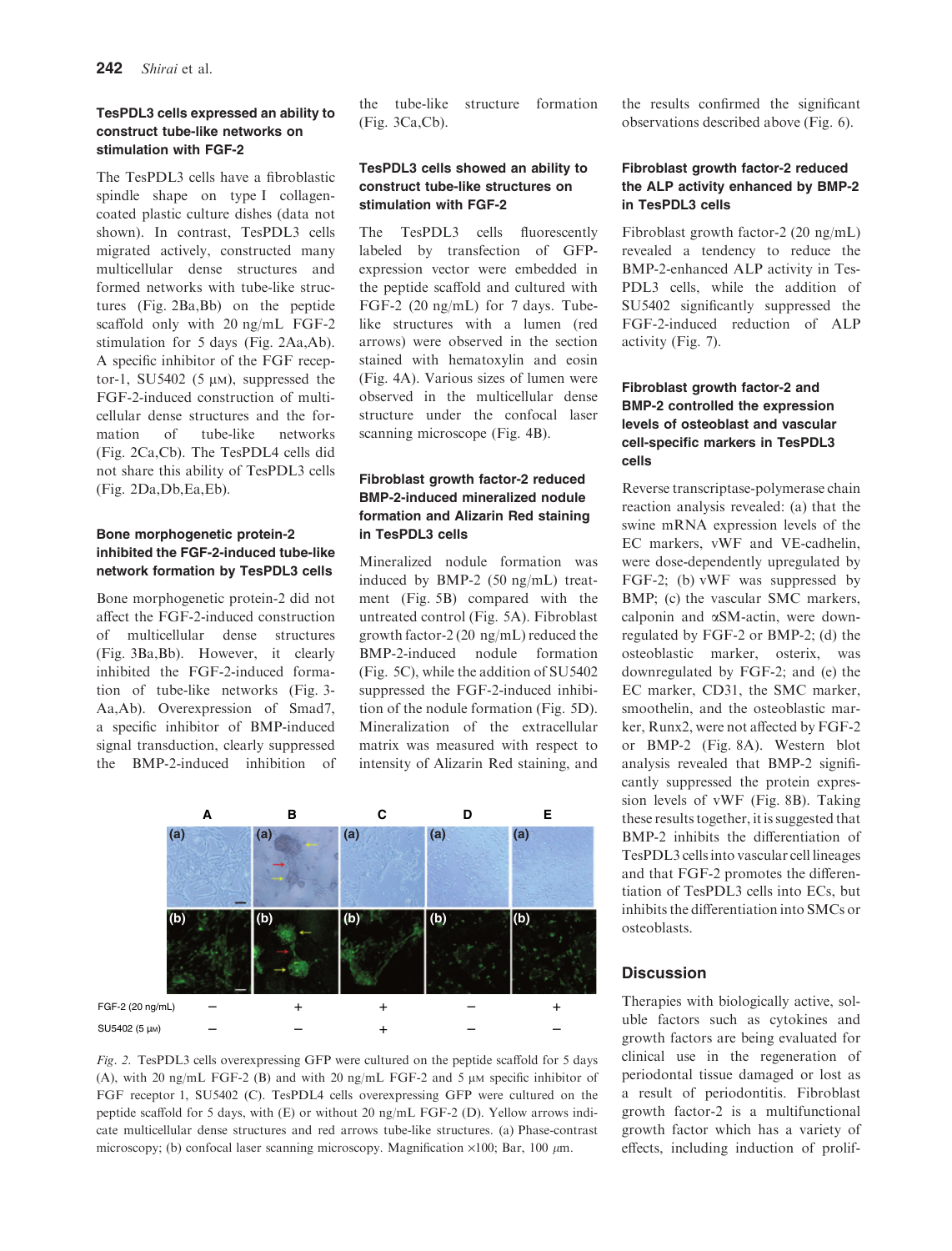

Fig. 3. TesPDL3 cells overexpressing GFP were cultured with 20 ng/mL FGF-2 (A) or with 20 ng/mL FGF-2 and 50 ng/mL BMP-2 (B), or TesPDL3 cells overexpressing Smad7 and GFP were cultured with 20 ng/mL FGF-2 and 50 ng/mL BMP-2 (C), on the peptide scaffold for 5 days. Yellow arrows indicate multicellular dense structures and red arrows tube-like structures. (a) Phase-contrast microscopy and (b) confocal laser scanning microscopy. Magnification  $\times$ 100; Bar, 100  $\mu$ m.



Fig. 4. TesPDL3 cells overexpressing GFP were cultured in the peptide scaffold with 20 ng/mL FGF-2 for 7 days. The frozen section was stained with hematoxylin and eosin. Tube-like structures (red arrows) were observed in the section under a light-field microscope (A). The GFP signal from frozen sections was detected using a confocal laser scanning microscope. Various sizes of lumen were observed (B). Magnification:  $\times 1000$  (A) and  $\times 200$  (B); Bar, 100  $\mu$ m.

eration and morphogenesis in a wide range of mesodermal and neuro-ectodermal cells (18), and is considered to participate in the early stage of wound healing (19). A variety of intracellular signals induced by FGF-2 are expected to regulate migration, attachment, proliferation and differentiation of PDL cells. Scatchard analysis revealed that expression of receptors for FGF-2 was detected on human PDL cells (20). An immunohistochemical analysis revealed that expression of FGF-2 was detected in the cytoplasm of PDL cells (21). These results suggest that the FGF-2–FGF receptor-mediated autocrine and paracrine loops play roles in the maintenance of homeostasis of PDL tissue. In addition, FGF-2 seems to have a positive role in regenerating lost periodontal tissue, in that FGF-2 works as a potent mitogen for PDL cells in vitro (22). In a beagle dog model, where FGF-2 was applied to an artificial alveolar bone defect, significant PDL formation with new cementum deposits and new bone formation was observed in amounts greater than in control sites (23,24).

For PDL tissue reconstruction, it is likely that multipotent progenitor cells or putative stem cells proliferate and differentiate into heterogeneous types of cells, including PDL fibroblasts, cementoblasts, osteoblasts, epithelial cells (rests of Malassez), vascular ECs, SMCs and certain types of nerve cells in the PDL tissue. However, it remained to be clarified how FGF-2 affected the multifunctional ability of the multipotent progenitor cells or putative stem cells in the PDL. Here we showed, for the first time, that FGF-2 facilitates the cells to give rise to EC-like cells possessing the ability to construct the tubelike structures in culture (Figs 1 and 4). It is of interest that the other swine PDL-derived cell line, TesPDL4, did not construct any tube-like structures in response to FGF-2 stimulation (Fig. 2Ea,Eb). These results suggest that both terminally differentiated fibroblasts and mesenchymal stem celllike fibroblastic cells reside in the PDL, and that fibroblasts from the tissues other than PDL do not have an ability to form tube-like structures as do ECs. It is generally known that FGF-2 is a potent angiogenic factor and that differentiated ECs have an ability to form a vascular tube-like structure in response to FGF-2 stimulation in culture (25). Moreover, FGF-2 facilitates neural stem cells to give rise to ECs and to form vessel-like tube structures consisting of EC markerpositive cells in collagen gel culture (26). It follows that it seems reasonable to conclude that the PDL-derived mesenchymal cells have an ability to form vascular tube-like structures in response to FGF-2 stimulation in culture as do differentiated ECs and neural stem cells.

Tsutsumi et al. (2001) demonstrated that FGF-2 was a potent mitogen for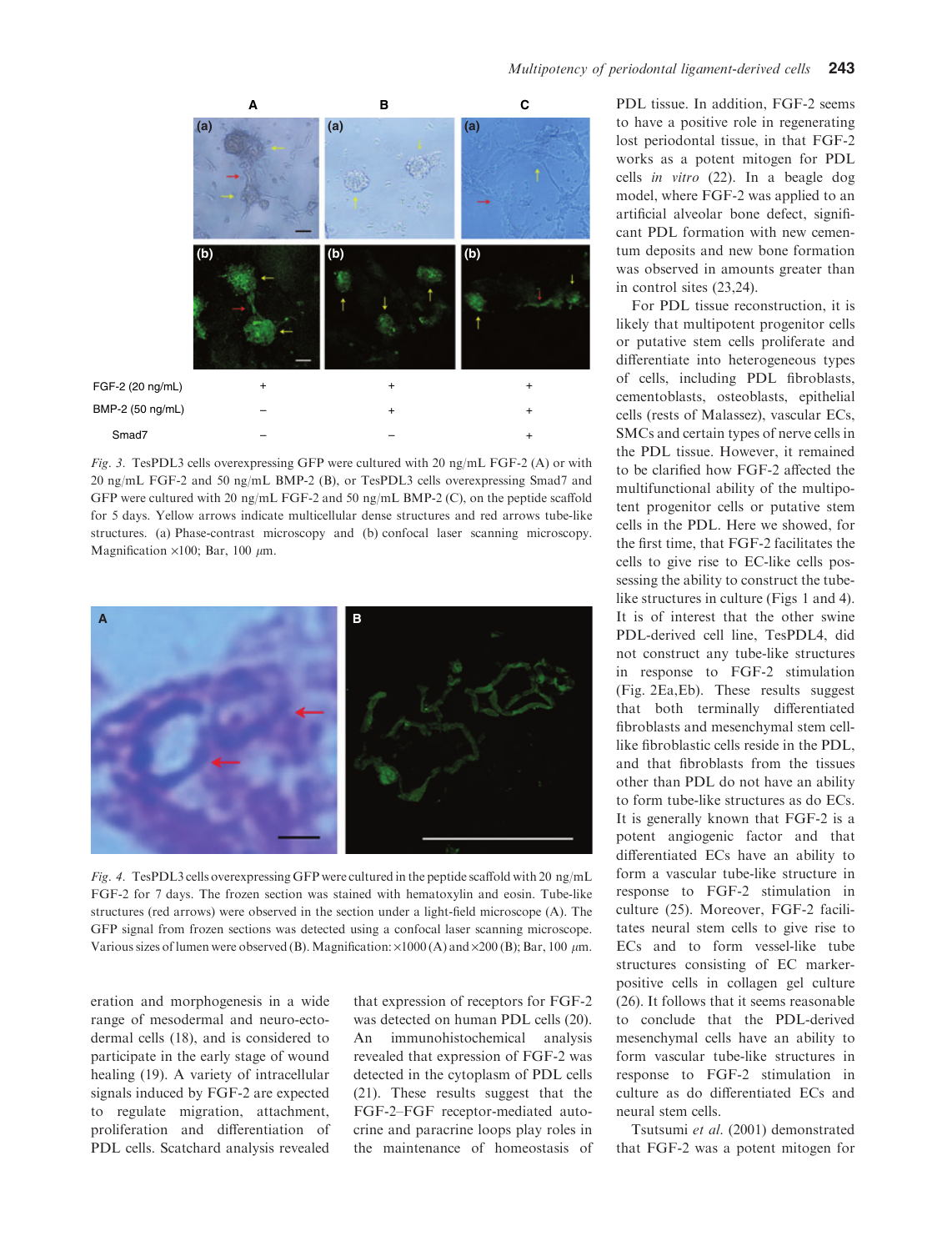

Fig. 5. TesPDL3 cells were cultured on type I collagen-coated plastic culture dishes for 7 days, without BMP-2 (A), with BMP-2 (50 ng/mL; B), with BMP-2 (50 ng/mL) and FGF-2 (20 ng/mL; C) or with BMP-2 (50 ng/mL), FGF-2 (20 ng/mL) and the specific inhibitor of FGF receptor 1, SU5402 (5  $\mu$ M; D); Bar, 300  $\mu$ m.



Fig. 6. TesPDL3 cells were cultured on type I collagen-coated plastic culture dishes without or with BMP-2 (50 ng/mL) for 7 days. Some cells were treated with FGF-2 (1 or 20 ng/mL) or the specific inhibitor of FGF receptor 1, SU5402 (5  $\mu$ M). Alizarin Red staining was measured as described in the Material and methods. \* Statistical differences were evaluated using analysis of variance (ANOVA) with Tukey's HSD tests. Measurement values with the same letter revealed no statistical differences ( $p \leq 0.05$  for significance).

mesenchymal stem cells and that incubation with FGF-2 maintained the multilineage differentiation potential of mesenchymal stem cells throughout many mitotic divisions (27). We established the swine PDL fibroblast cell line, TesPDL3, under the condition that the cells were continuously stimulated with FGF-2 (1 ng/mL) in order to maintain the multilineage differentiation potential of the cells (13). In the present study, TesPDL3 cells simultaneously expressed EC markers, SMC markers and osteoblastic markers, indicating the multipotency of the cells.

In contrast, previous studies have shown that human PDL cells that are not stimulated with FGF-2 do not express EC markers such as CD31 (5,28). This discrepancy might be due to the differences in the cell culture conditions. Oswald et al. (2004) demonstrated that several populations of bone marrow-derived mesenchymal cells had the potential to differentiate into endothelial-like cells under the stimulation with vascular endothelial growth factor (VEGF; 29). We examined whether VEGF induced the endothelial differentiation of TesPDL3

cells. However, the cells did not respond to VEGF stimulation (data not shown). In addition, RT-PCR analysis revealed that TesPDL3 cells did not express a detectable level of VEGF receptor 2 (data not shown), sometimes referred to as KDR or FLK1. It could, therefore, be concluded that multipotent PDL fibroblasts may have a distinct way of expressing the EC-like character from the way used by bone marrow-derived mesenchymal cells. However, it remains to be clarified whether the discrepancy that the bone marrow-derived mesenchymal cells express KDR but the TesPDL cells do not might be due to the differences in the culture conditions.

Bone morphogenetic proteins are members of the transforming growth factor  $(TGF)-\beta$  superfamily, which mediate multiple biological processes including bone formation (30). Bone morphogenetic proteins play a pivotal role in the commitment and differentiation of cells of osteoblastic lineage (31). Bone morphogenetic protein-2 promotes osteoblast maturation by increasing the expression of the transcription factor Runx2, previously referred to as Cbfa1/PebpaA/AML3, and the expression of osteoblastic marker genes (32,33). Immunohistochemical and RT-PCR analyses revealed that expression of BMP-2 and BMP receptors (BMPRs) IA and II were detected in or on the surface of PDL fibroblasts (34). These results suggest that the BMP-2–BMPR-mediated autocrine and paracrine loops play roles in the maintenance of homeostasis of periodontal tissue. In addition, BMP-2 has an ability to promote the PDL cells along a cementblast/osteoblast pathway, in that BMP-2 induces expression of osteoblast-specific markers such as Runx2, ALP, OCN and bone sialoprotein in the cells and to form extracellular mineralized nodules in the cell culture (35). In the present study, BMP-2 induced extracellular mineralized nodule formation (Fig. 5) and enhanced ALP activity (Fig. 7) as described in the previous report (13). It should be noted that FGF-2 completely suppressed the BMP-2-induced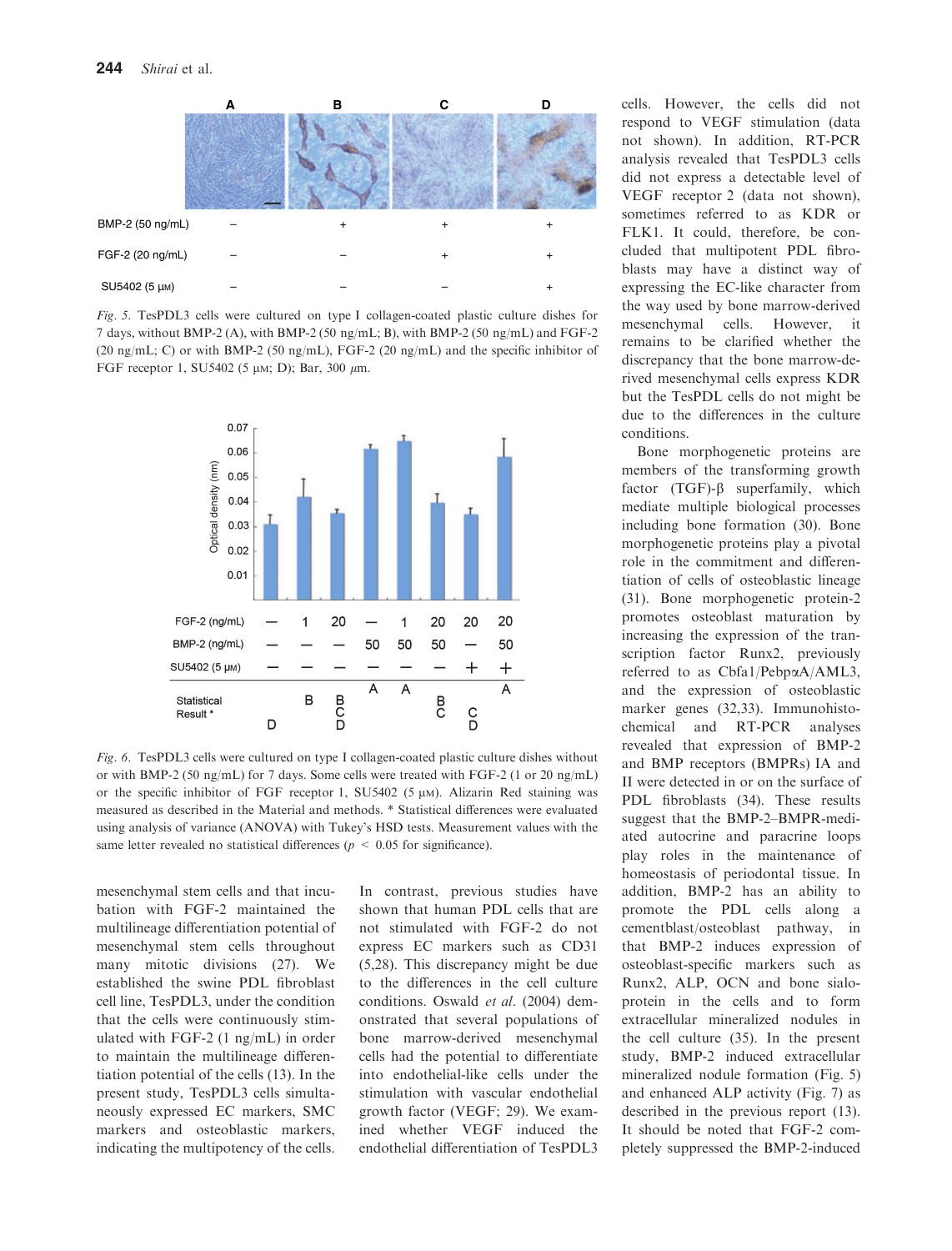

Fig. 7. TesPDL3 cells were cultured on type I collagen-coated plastic culture dishes without or with BMP-2 (50 ng/mL) for 7 days. Some cells were treated with FGF-2 (1 or 20 ng/mL) or the specific inhibitor of FGF receptor 1, SU5402 (5  $\mu$ M). Alkaline phosphatase activity was measured as described in the Material and methods. \* Statistical differences were evaluated using analysis of variance (ANOVA) with Tukey's HSD tests. Measurement values with the same letter revealed no statistical differences ( $p < 0.05$  for significance).



Fig. 8. TesPDL3 cells were cultured on type I collagen-coated plastic culture dishes without or with BMP-2 (50 ng/mL) for 7 days. Some cells were treated with FGF-2 (1 or 20 ng/mL) and their mRNA and protein expression levels were analysed. (A) RT-PCR analyses of vascular cell-specific and osteoblast-specific markers. The mRNA levels of EC markers (vWF and CD31) were upregulated by FGF-2 in a dose-dependent manner; vascular SMC and osteoblastic markers (calponin, aSM actin and osterix) were downregulated by FGF-2; and vascular EC and SMC markers (vWF, CD31, calponin and aSM actin) were downregulated by BMP-2. (B) Western blotting analyses; BMP-2 significantly suppressed protein expression of vWF.

formation of extracellular mineralized nodules in the PDL cell culture. In addition, FGF receptor antagonist, SU5402 suppressed nodule formation (Fig. 5). Thus, we showed that FGF has multifunctional abilities not only to induce vascular EC-like functions but also to suppress the BMP-induced cementoblast/osteoblast-like function in the PDL-derived fibroblast-like cells.

Although some studies have been done on the effect of BMPs on vascularization, there is little agreement as to the outcome. Raida and colleagues reported that BMP-2 promoted formation of tube-like structures by human dermal microvascular ECs in culture on growth factor-reduced Matrigel<sup>TM</sup> (36). In contrast, Smith and co-workers reported that BMP-2 had no effect on the vascularization in chorioallantoic membranes in organ culture (37). Here, we showed that BMP-2 suppressed the expression of EC-specific adhesion molecules CD31 and VE-cadherin (Fig. 8A) and partly inhibited the FGF-2-induced formation of vascular tube-like structures on the self-assembling peptide scaffold in culture (Fig. 3). It seems reasonable to suppose that these disagreements concerning the biological effects of BMP-2 on vascularization may depend on the differences in the culture systems or on the differences in cell types between various experiments.

As mentioned in the present study, TesPDL3 cells not only form mineralized nodules in response to BMP-2 but also construct tube-like structures in response to FGF-2 in vitro. Intriguingly, FGF-2 inhibits the BMP-2 induced formation of mineralized nodules. In contrast, BMP-2 inhibits the FGF-2-induced formation of tubelike structures. This is the first report to identify the multipotent abilities of PDL fibroblast-like cells to differentiate not only into osteoblastic but also into vascular cell lineages, which were reciprocally controlled by BMP-2 and FGF-2. The present findings regarding the differential control of FGF and BMP on EC-like and osteoblast-like differentiation of PDL-derived fibroblast-like cells can be a useful aid to understanding of how damaged or lost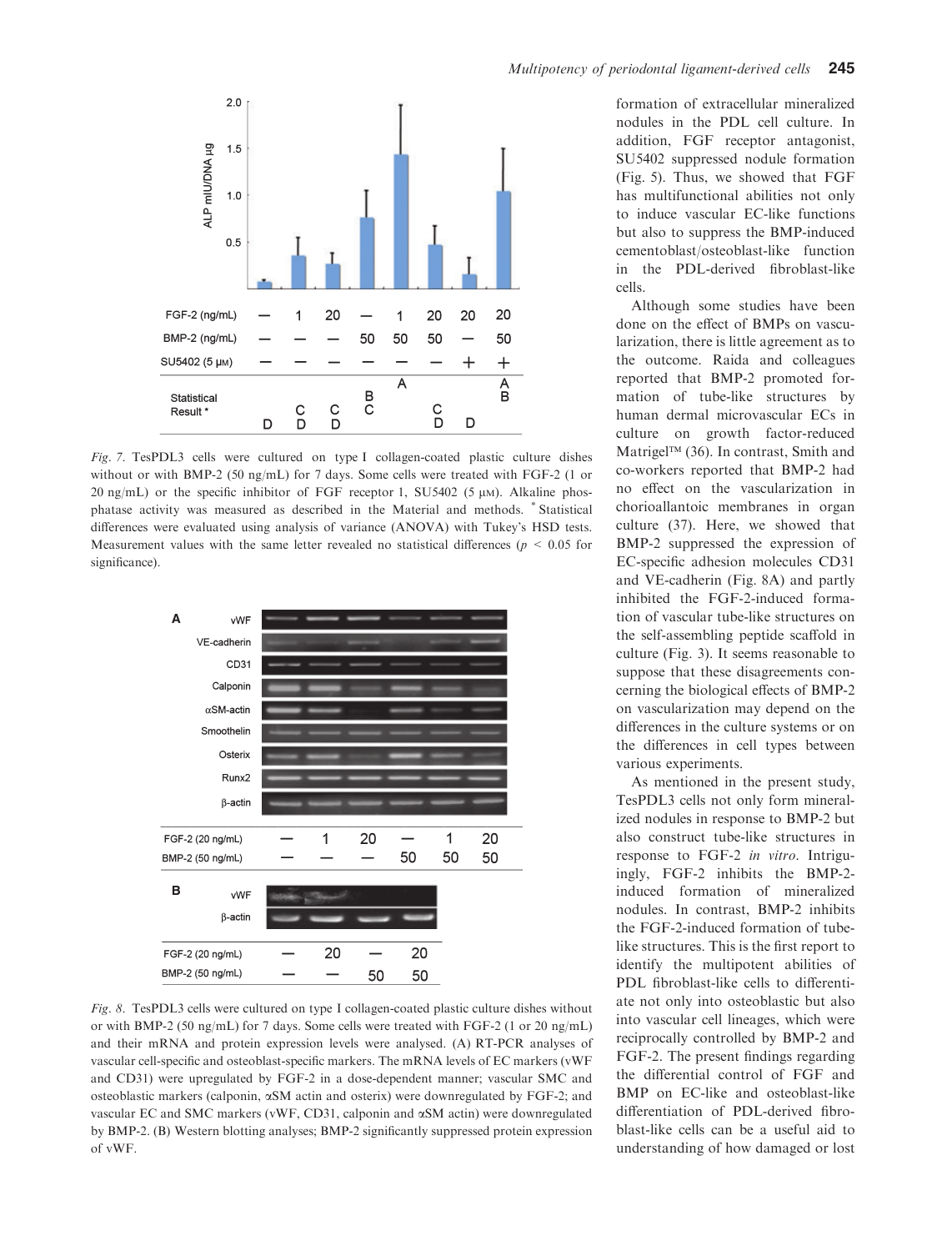periodontal tissue recruits the ECs and osteoblasts.

## Acknowledgements

The authors would like to thank 3-D Matrix Japan, Ltd, Tokyo, Japan for providing us with PuraMatrix<sup>™</sup>; Astellas, Tokyo, Japan for providing us with BMP-2; and Carl-Henrik Heldin, Uppsala, Sweden for providing us with Smad7 cDNA. This work was supported in part by a Grant-in-Aid for Scientific Research (18592026) from the Ministry of Education, Culture, Sports, Science and Technology, Japan.

## Supporting information

Additional Supporting information may be found in the online version of this article:

Figure S1. The TesPDL4 cells were cultured on cell culture plates coated with type I collagen for 3 days and fluorescently labeled with antibodies for von Willebrand factor (vWF; Ca,Da; red), calponin (Cb; green) and osteopontin (Db; green). The nuclei were counterstained with DAPI (Cc,Dc; blue). The images were merged (Cd,Dd). Signals were detected using a confocal laser scanning microscope (Magnification:  $C \times 400$  and  $D \times 100$ ).

This material is available as part of the online article from http://www. blackwell-synergy.com/doi/abs/10.1111/ j.1600-0765.2008.01140.x.

Please note: Wiley-Blackwell are not responsible for the content or functionality of any supporting materials supplied by the authors. Any queries (other than missing material) should be directed to the corresponding author for the article.

## **References**

- 1. Hou LT, Yaeger JA. Cloning and characterization of human gingival and periodontal ligament fibroblasts. J Periodontol 1993;64:1209–1218.
- 2. McCulloch CA. Progenitor cell populations in the periodontal ligament of mice. Anat Rec 1985;211:258–262.
- 3. Pitaru S, Pritzki A, Bar-Kana I, Grosskopf A, Savion N, Narayanan AS. Bone morphogenetic protein 2 induces the expression of cementum attachment pro-

tein in human periodontal ligament clones. Connect Tissue Res 2002;43:257– 264.

- 4. Nakamura T, Yamamoto M, Tamura M, Izumi Y. Effects of growth/differentiation factor-5 on human periodontal ligament cells. J Periodont Res 2003;38:597–605.
- 5. Trubiani O, Isgro A, Zini N et al. Functional interleukin-7/interleukin-7Ra, and SDF-1a/CXCR4 are expressed by human periodontal ligament derived mesenchymal stem cells. J Cell Physiol 2008;  $214.706 - 713$
- 6. Shi S, Bartold PM, Miura M, Seo BM, Robey PG, Gronthos S. The efficacy of mesenchymal stem cells to regenerate and repair dental structures. Orthod Craniofac Res 2005;8:191–199.
- 7. Seo BM, Miura M, Gronthos S et al. Investigation of multipotent postnatal stem cells from human periodontal ligament. Lancet 2004;364:149-155.
- 8. Zannettino AC, Roubelakis M, Welldon KJ et al. Novel mesenchymal and haematopoietic cell isoforms of the SHP-2 docking receptor, PZR: identification, molecular cloning and effects on cell migration. Biochem J 2003;370:537– 549.
- 9. Bartold PM, Shi S, Gronthos S. Stem cells and periodontal regeneration. Periodontol 2000 2006;40:164–172.
- 10. Sainz J, Al Haj Zen A, Caligiuri G et al. Isolation of ''side population'' progenitor cells from healthy arteries of adult mice. Arterioscler Thromb Vasc Biol 2006; 26:281–286.
- 11. Ishisaki A, Tsunobuchi H, Nakajima K, Imamura T. Possible involvement of protein kinase C activation in differentiation of human umbilical vein endotheliumderived cell into smooth muscle-like cell. Biol Cell 2004;96:499–508.
- 12. Cevallos M, Riha GM, Wang X et al. Cyclic strain induces expression of specific smooth muscle cell markers in human endothelial cells. Differentiation 2006;74: 552–561.
- 13. Ibi M, Ishisaki A, Yamamoto M et al. Establishment of cell lines that exhibit pluripotency from miniature swine periodontal ligaments. Arch Oral Biol 2007;52:1002–1008.
- 14. Takahashi K, Yamanaka S. Induction of pluripotent stem cells from mouse embryonic and adult fibroblast cultures by defined factors. Cell 2006;126:663–676.
- 15. Narmoneva DA, Oni O, Sieminski AL et al. Self-assembling short oligopeptides and the promotion of angiogenesis. Biomaterials 2005;26:4837–4846.
- 16. Davis ME, Motion JP, Narmoneva DA et al. Injectable self-assembling peptide nanofibers create intramyocardial microenvironments for endothelial cells. Circulation 2005;111:442–450.
- 17. Nakao A, Afrakhte M, Morén A et al. Identification of Smad7, a TGFβ-inducible antagonist of TGF- $\beta$  signalling. Nature 1997;389:631–635.
- 18. Bikfalvi A, Klein S, Pintucci G, Rifkin DB. Biological roles of fibroblast growth factor-2. Endocr Rev 1997;18:26–45.
- 19. Yu W, Naim JO, Lanzafame RJ. Expression of growth factors in early wound healing in rat skin. Lasers Surg Med 1994;15:281–289.
- 20. Murakami Y, Kojima T, Nagasawa T, Kobayashi H, Ishikawa I. Novel isolation of alkaline phosphatase-positive subpopulation from periodontal ligament fibroblasts. J Periodontol 2003;74:780–786.
- 21. Okamoto T, Yatsuzuka N, Tanaka Y et al. Growth and differentiation of periodontal ligament-derived cells in serum-free defined culture. In Vitro Cell Dev Biol Anim 1997;33:302–309.
- 22. Shimazu A, Morishita M. Basic fibroblast growth factor induces the expression of matrix metalloproteinase-3 in human periodontal ligament cells through the MEK2 mitogen-activated protein kinase pathway. J Periodont Res 2003;38:122– 129.
- 23. Murakami S, Takayama S, Ikezawa K et al. Regeneration of periodontal tissues by basic fibroblast growth factor. J Periodont Res 1999;34:425–430.
- 24. Murakami S, Takayama S, Kitamura M et al. Recombinant human basic fibroblast growth factor (bFGF) stimulates periodontal regeneration in class II furcation defects created in beagle dogs. J Periodontal Res 2003;38:97–103.
- 25. Chabut D, Fischer AM, Helley D, Colliec S. Low molecular weight fucoidan promotes FGF-2-induced vascular tube formation by human endothelial cells, with decreased PAI-1 release and ICAM-1 downregulation. Thromb Res 2004;113: 93–95.
- 26. Oishi K, Kobayashi A, Fujii K, Kanehira D, Ito Y, Uchida MK. Angiogenesis in vitro: vascular tube formation from the differentiation of neural stem cells. J Pharmacol Sci 2004;96:208–218.
- 27. Tsutsumi S, Shimazu A, Miyazaki K et al. Retention of multilineage differentiation potential of mesenchymal cells during proliferation in response to FGF. Biochem Biophys Res Commun 2001; 288:413–419.
- 28. Nagatomo K, Komaki M, Sekiya I et al. Stem cell properties of human periodontal ligament cells. J Periodont Res 2006;41: 303–310.
- 29. Oswald J, Boxberger S, Jørgensen B et al. Mesenchymal stem cells can be differentiated into endothelial cells in vitro. Stem Cells 2004;22:377–384.
- 30. Cao X, Chen D. The BMP signaling and in vivo bone formation. Gene 2005;29:1–8.